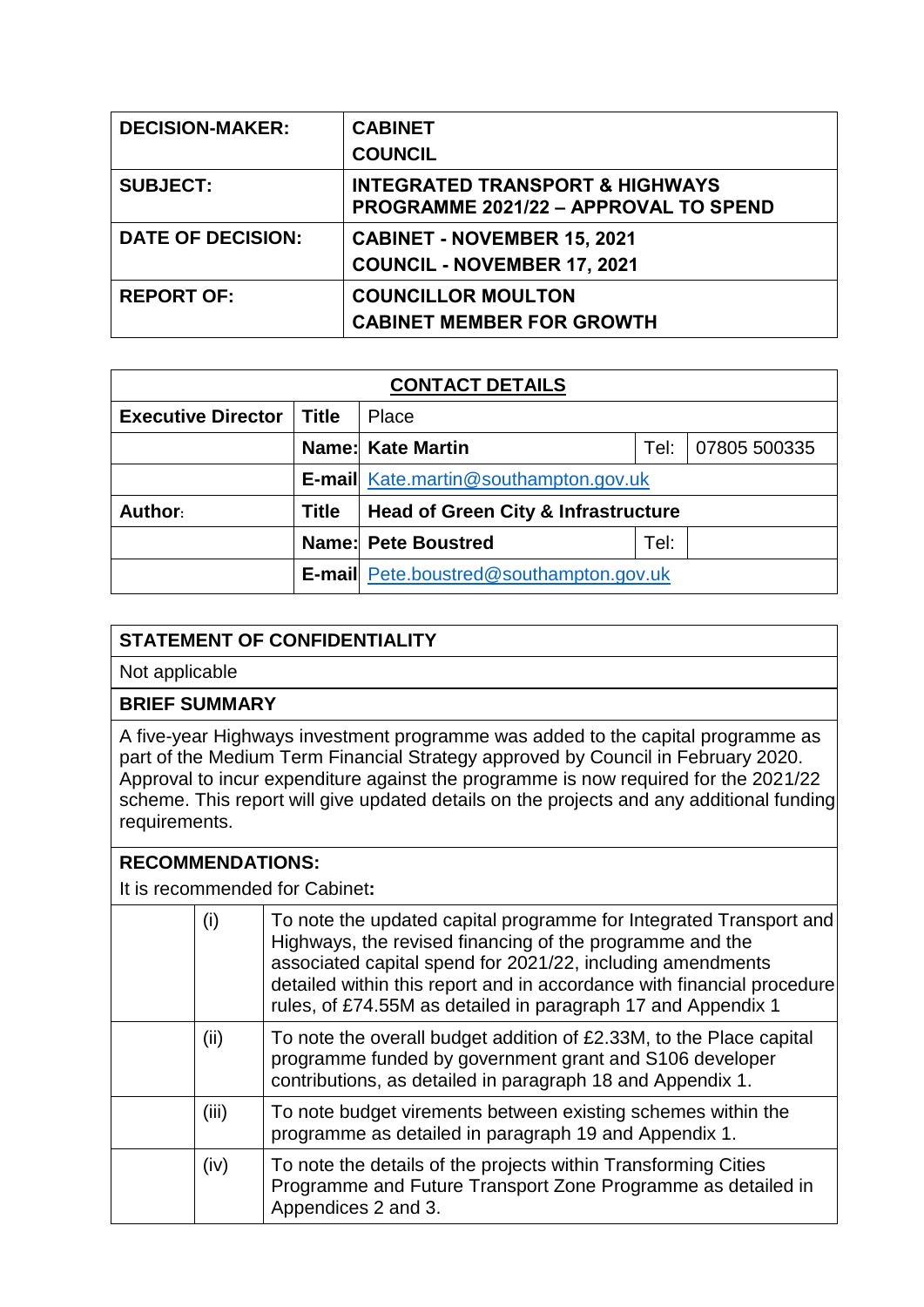## **RECOMMENDATIONS:**

It is recommended for Council:

|    | (i)                                                                                                                                                                                                                                                                                                                                                                    | To approve the updated capital programme for Integrated Transport<br>and Highways, the revised financing of the programme and the<br>associated capital spend for 2021/22, including amendments<br>detailed within this report and in accordance with financial procedure<br>rules, of £74.55M as detailed in paragraph 17 and Appendix 1. |  |  |
|----|------------------------------------------------------------------------------------------------------------------------------------------------------------------------------------------------------------------------------------------------------------------------------------------------------------------------------------------------------------------------|--------------------------------------------------------------------------------------------------------------------------------------------------------------------------------------------------------------------------------------------------------------------------------------------------------------------------------------------|--|--|
|    | (ii)                                                                                                                                                                                                                                                                                                                                                                   | To approve the overall budget addition of £2.33M, to the Place<br>capital programme funded by government grant and S106 developer<br>contributions, as detailed in paragraph 18 and Appendix 1.                                                                                                                                            |  |  |
|    | (iii)                                                                                                                                                                                                                                                                                                                                                                  | To approve budget virements between existing schemes within the<br>programme as detailed in paragraph 19 and Appendix 1.                                                                                                                                                                                                                   |  |  |
|    | (iv)                                                                                                                                                                                                                                                                                                                                                                   | To note the details of the projects within Transforming Cities<br>Programme and Future Transport Zone Programme as detailed in<br>Appendices 2 and 3.                                                                                                                                                                                      |  |  |
|    |                                                                                                                                                                                                                                                                                                                                                                        | <b>REASONS FOR REPORT RECOMMENDATIONS</b>                                                                                                                                                                                                                                                                                                  |  |  |
| 1. |                                                                                                                                                                                                                                                                                                                                                                        | Financial Procedure Rules require that approval to spend is secured to<br>enable the delivery of the Council's capital programme each year.                                                                                                                                                                                                |  |  |
| 2. |                                                                                                                                                                                                                                                                                                                                                                        | The details of the projects are included to provide Members with relevant<br>information about the investment being made in the City's infrastructure.                                                                                                                                                                                     |  |  |
| 3. | To amend the funding allocations in response to recent funding<br>announcements from the Department for Transport (DfT).                                                                                                                                                                                                                                               |                                                                                                                                                                                                                                                                                                                                            |  |  |
|    |                                                                                                                                                                                                                                                                                                                                                                        | ALTERNATIVE OPTIONS CONSIDERED AND REJECTED                                                                                                                                                                                                                                                                                                |  |  |
| 4. | A smaller programme than that proposed would undermine the essential<br>support for the ongoing development of Southampton, fail to meet the<br>objectives set out in the Local Transport Plan (LTP4), Green City Plan, the<br>Transforming Cities and Future Transport Zone programmes, or deliver any<br>noticeable improvement in the basic highway infrastructure. |                                                                                                                                                                                                                                                                                                                                            |  |  |
|    |                                                                                                                                                                                                                                                                                                                                                                        | DETAIL (Including consultation carried out)                                                                                                                                                                                                                                                                                                |  |  |
| 5. |                                                                                                                                                                                                                                                                                                                                                                        | The Integrated Transport & Highways Capital Programme for 2021/22<br>includes the delivery of a number of high-profile transport schemes including:                                                                                                                                                                                        |  |  |
|    | Transforming Cities Programme including infrastructure for the hospital<br>Park & Ride, enhanced traffic signal technology, Cycling and public<br>transport interchanges;<br>Active Travel Fund for cycling and walking;<br>$\bullet$                                                                                                                                  |                                                                                                                                                                                                                                                                                                                                            |  |  |
|    | Future Transport Zone programme;<br>$\bullet$<br>Programme of road safety, public transport, school streets, cycle and<br>$\bullet$<br>walking, and Intelligent Transport Systems (ITS);                                                                                                                                                                               |                                                                                                                                                                                                                                                                                                                                            |  |  |
|    | Highways Roads Programme covering carriageway resurfacing,<br>footway and kerbing reconstruction, and footway surfacing; and<br>Development of the Northam Rail Bridge project.                                                                                                                                                                                        |                                                                                                                                                                                                                                                                                                                                            |  |  |
| 6. |                                                                                                                                                                                                                                                                                                                                                                        | The outline for the spend is set out in paragraphs 8-16 with individual<br>schemes in Appendices 1, 2, & 3.                                                                                                                                                                                                                                |  |  |
| 7. |                                                                                                                                                                                                                                                                                                                                                                        | <b>Integrated Transport Block</b>                                                                                                                                                                                                                                                                                                          |  |  |
|    |                                                                                                                                                                                                                                                                                                                                                                        | The 2021/22 Integrated Transport Block funding is based on annual Local<br>Transport Plan Integrated Transport Block from Department for Transport                                                                                                                                                                                         |  |  |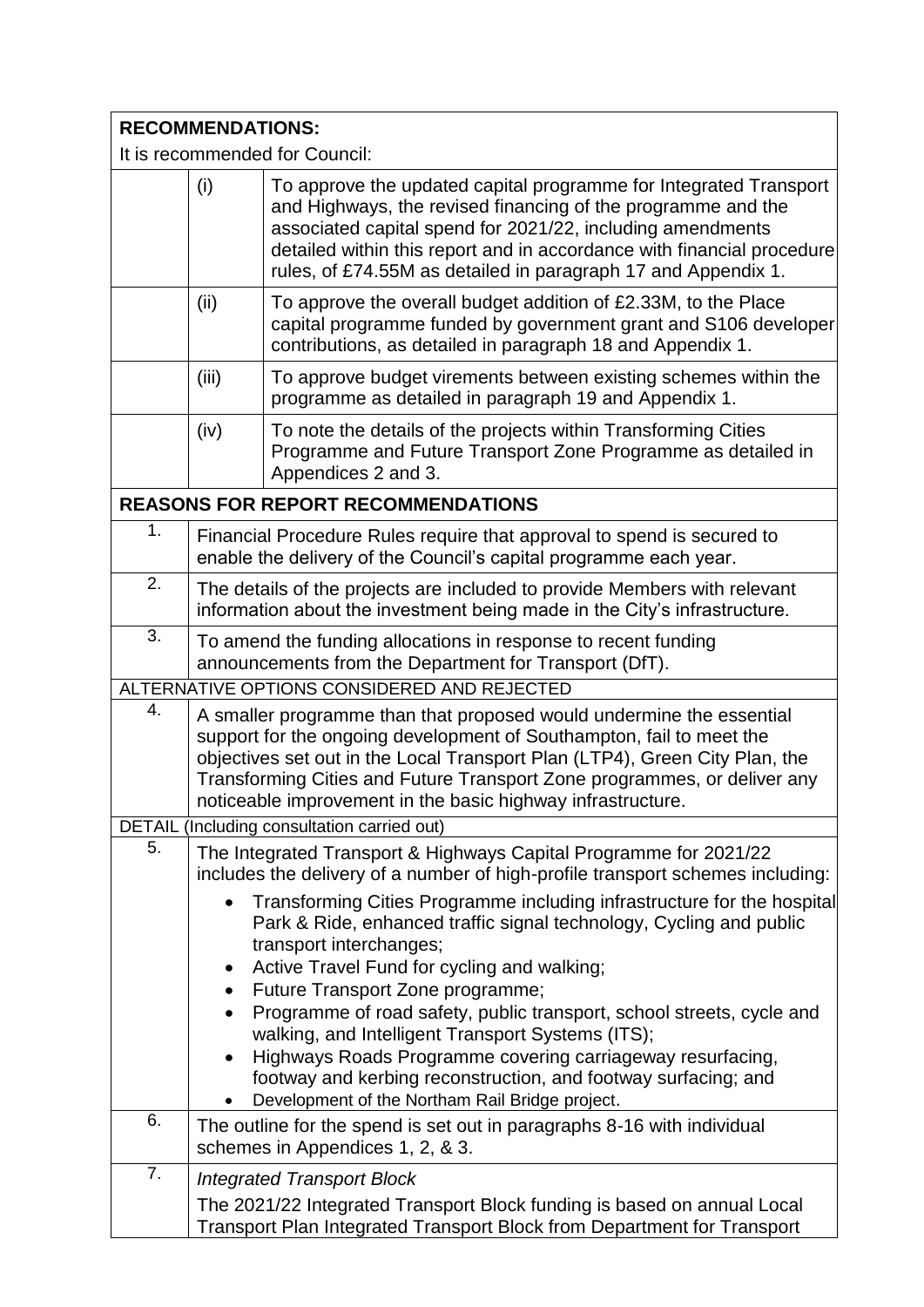|    | (DfT) to Southampton City Council (SCC) and will be used to fund                                                                                                                                                                                                                                                                                                                                                                                                                                                                                                                                                                                                                                                                                                                                                                                                  |  |  |
|----|-------------------------------------------------------------------------------------------------------------------------------------------------------------------------------------------------------------------------------------------------------------------------------------------------------------------------------------------------------------------------------------------------------------------------------------------------------------------------------------------------------------------------------------------------------------------------------------------------------------------------------------------------------------------------------------------------------------------------------------------------------------------------------------------------------------------------------------------------------------------|--|--|
|    | programmes of:<br>• Road Safety – engineering measures and safety promotion activities,<br>annual review of reported crash data for city, and contribution to Road<br>Safety Partnership;<br>• Cycling – engineering measures to improve cycling routes and safety;<br>• Accessibility – improved pedestrian crossings and Legible Cities<br>wayfinding programme;<br>Intelligent Transport Systems (ITS) - traffic signals, ongoing funding<br>of Covid-19 mitigation measures and new traffic monitoring;<br>Public Transport – improve bus stops, new bus stop information<br>including Real Time Information and bus stop flags;<br>• Travel to School – expansion of the School Streets programme to<br>improve pedestrian safety at school gates; and<br>• Local Transport Improvement Fund - programme of minor works<br>prioritised from Member requests. |  |  |
|    | Details of the full Integrated Transport programme for 2021/22 totalling<br>£4.44M are shown in Appendix 1.                                                                                                                                                                                                                                                                                                                                                                                                                                                                                                                                                                                                                                                                                                                                                       |  |  |
| 8. | Transforming Cities Fund (TCF)                                                                                                                                                                                                                                                                                                                                                                                                                                                                                                                                                                                                                                                                                                                                                                                                                                    |  |  |
|    | In 2020, SCC was successful in its joint bid (with Hampshire County Council)<br>to the DfT's Transforming Cities Fund receiving £56.90M for sustainable and<br>active travel schemes in Southampton City Region.                                                                                                                                                                                                                                                                                                                                                                                                                                                                                                                                                                                                                                                  |  |  |
|    | TCF's aim is to deliver a step-change in transport sustainably connecting<br>people, jobs and opportunities along four corridors and the city centre to<br>place the Southampton City Region at the forefront of economic<br>competitiveness and productivity in the UK.                                                                                                                                                                                                                                                                                                                                                                                                                                                                                                                                                                                          |  |  |
|    | The bid secured funding for the City Centre and along four corridors as<br>follows:                                                                                                                                                                                                                                                                                                                                                                                                                                                                                                                                                                                                                                                                                                                                                                               |  |  |
|    | City Centre Transformation - these schemes are the programme's<br>showcase public realm locations and gateway interchanges, with the<br>four corridors converging in the City Centre. The schemes include high<br>quality interchanges at Southampton Central Station south side and<br>Albion Place. Improvements and congestion reduction along the<br>Northern Ring Road allows public realm realisation along Civic Centre<br>Road as well as strengthening the links between the Cultural Quarter<br>and the High Street for pedestrians;                                                                                                                                                                                                                                                                                                                    |  |  |
|    | Western (Totton) corridor – includes schemes to reduce congestion<br>and prioritise buses through smart technology. This corridor also<br>includes Southampton's first Park & Ride which will be operated<br>weekday by the University Hospital Southampton as part of a purpose-<br>built Park & Ride facility at Adanac Park Health Campus and include<br>the option for public weekend and special event Park & Ride;                                                                                                                                                                                                                                                                                                                                                                                                                                          |  |  |
|    | Northern (Avenue) corridor – includes schemes to encourage cycling<br>$\bullet$<br>and walking along this corridor, providing segregated cycle facilities on<br>The Avenue from Northlands Road to the subway, and along Lovers<br>Walk and Glen Eyre Road via quietways;                                                                                                                                                                                                                                                                                                                                                                                                                                                                                                                                                                                         |  |  |
|    | Portswood & Eastleigh corridor - includes schemes to encourage<br>cycling and walking as well as improving bus journey times and                                                                                                                                                                                                                                                                                                                                                                                                                                                                                                                                                                                                                                                                                                                                  |  |  |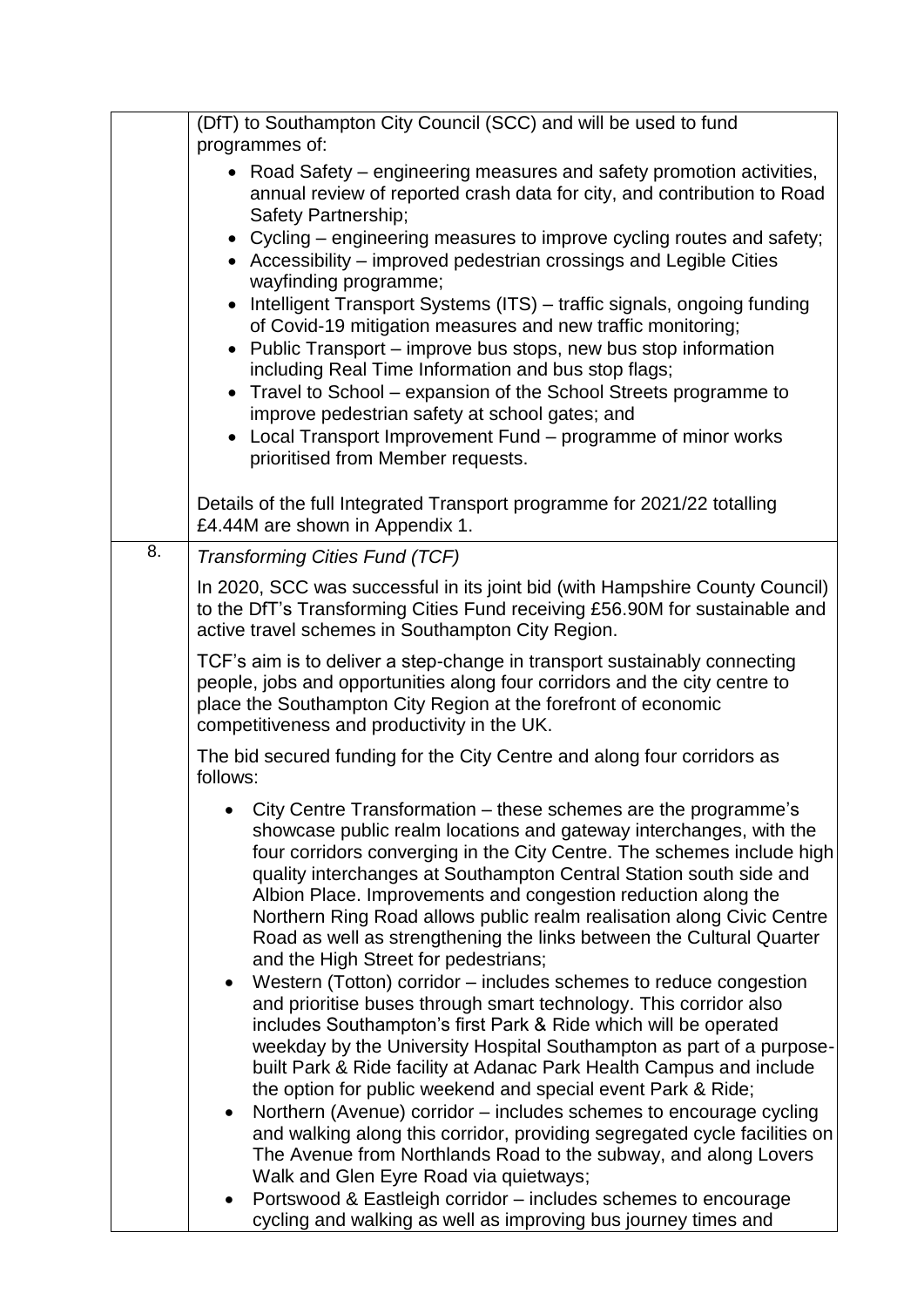|     | reliability along Portswood Road, St Denys Road, and schemes to<br>reduce congestion along A335 Thomas Lewis Way through smart<br>traffic signal technology. This corridor also includes an Active Travel<br>Zone in St Denys and a Mobility Hub in Portswood to boost cycling<br>and walking; and<br>Eastern (Woolston) corridor – includes schemes to encourage cycling<br>and walking as well as better interchange facilities at Woolston<br>including a Mobility Hub and an Active Travel Zone for Woolston and<br>Itchen. Station access will be improved at Woolston and Sholing.<br>Details of all the SCC Transforming Cities Fund schemes totalling £30.70M<br>for 2021/22 and are shown in Appendix 2. |
|-----|-------------------------------------------------------------------------------------------------------------------------------------------------------------------------------------------------------------------------------------------------------------------------------------------------------------------------------------------------------------------------------------------------------------------------------------------------------------------------------------------------------------------------------------------------------------------------------------------------------------------------------------------------------------------------------------------------------------------|
| 9.  | <b>Active Travel Fund Tranche 2</b>                                                                                                                                                                                                                                                                                                                                                                                                                                                                                                                                                                                                                                                                               |
|     | Southampton City Council was successful in receiving £0.980m capital<br>funding from the DfT's Active Travel Fund. The grant funding supports local<br>transport authorities with producing cycling and walking facilities. This funding<br>is for the following projects:                                                                                                                                                                                                                                                                                                                                                                                                                                        |
|     | SCN4 Access to University Hospital Southampton – improvements to walking<br>and cycling routes to the Hospital including the provision of new cycle routes<br>from City Centre and Adanac Park;                                                                                                                                                                                                                                                                                                                                                                                                                                                                                                                   |
|     | St Mark's Active Travel Zone – proposals to mitigate the impact on<br>$\bullet$<br>the local transport network of the new Through School at St Mark's<br>Shirley. This will be combined with S106 contributions received from<br>the School's development approval;<br>Bedford Place and The Polygon Active Travel Zone – proposals to<br>$\bullet$                                                                                                                                                                                                                                                                                                                                                               |
|     | encourage walking and cycling in the Polygon area, and elements to<br>support safety improvements in the Bedford Place area;                                                                                                                                                                                                                                                                                                                                                                                                                                                                                                                                                                                      |
|     | SCN6 St Mary's Road - the introduction of dedicated cycle facilities on<br>$\bullet$<br>St Mary's Road to provide better links to Royal South Hants Hospital;<br>and                                                                                                                                                                                                                                                                                                                                                                                                                                                                                                                                              |
|     | School Streets – infrastructure to provide a School Street at Shirley<br>Infant School to improve pedestrian safety at the school gate entrance<br>and provide measures to address a long-term school crossing patrol<br>vacancy.                                                                                                                                                                                                                                                                                                                                                                                                                                                                                 |
| 10. | The Solent Future Transport Zone (FTZ)                                                                                                                                                                                                                                                                                                                                                                                                                                                                                                                                                                                                                                                                            |
|     | SCC, through the Solent Transport partnership (incorporating Hampshire, Isle<br>of Wight and Portsmouth), was awarded £28.8m from the DfT to run<br>numerous tests and trials of innovative approaches to transport across the<br>Solent region, known as the Solent Future Transport Zone. SCC is acting as<br>the financial responsible authority for the programme on behalf of Solent<br>Transport. As these tests and trials take place, the Solent Transport will<br>capture data and invite feedback to understand whether these innovations<br>are improving transport options and the way people travel. Projects include:<br>E-scooter trials,<br>$\bullet$                                             |
|     | Developments to the Solent Go Multi Operator Travel Card,<br>Bike/E-bike rental trials,<br>$\bullet$<br>Micro and Macro freight consolidation and deliveries,<br>$\bullet$<br>Transport and Travel mobile app (Mobility as a Service),<br>Drone medical delivery trials, and<br>$\bullet$<br>Mobility hubs.                                                                                                                                                                                                                                                                                                                                                                                                       |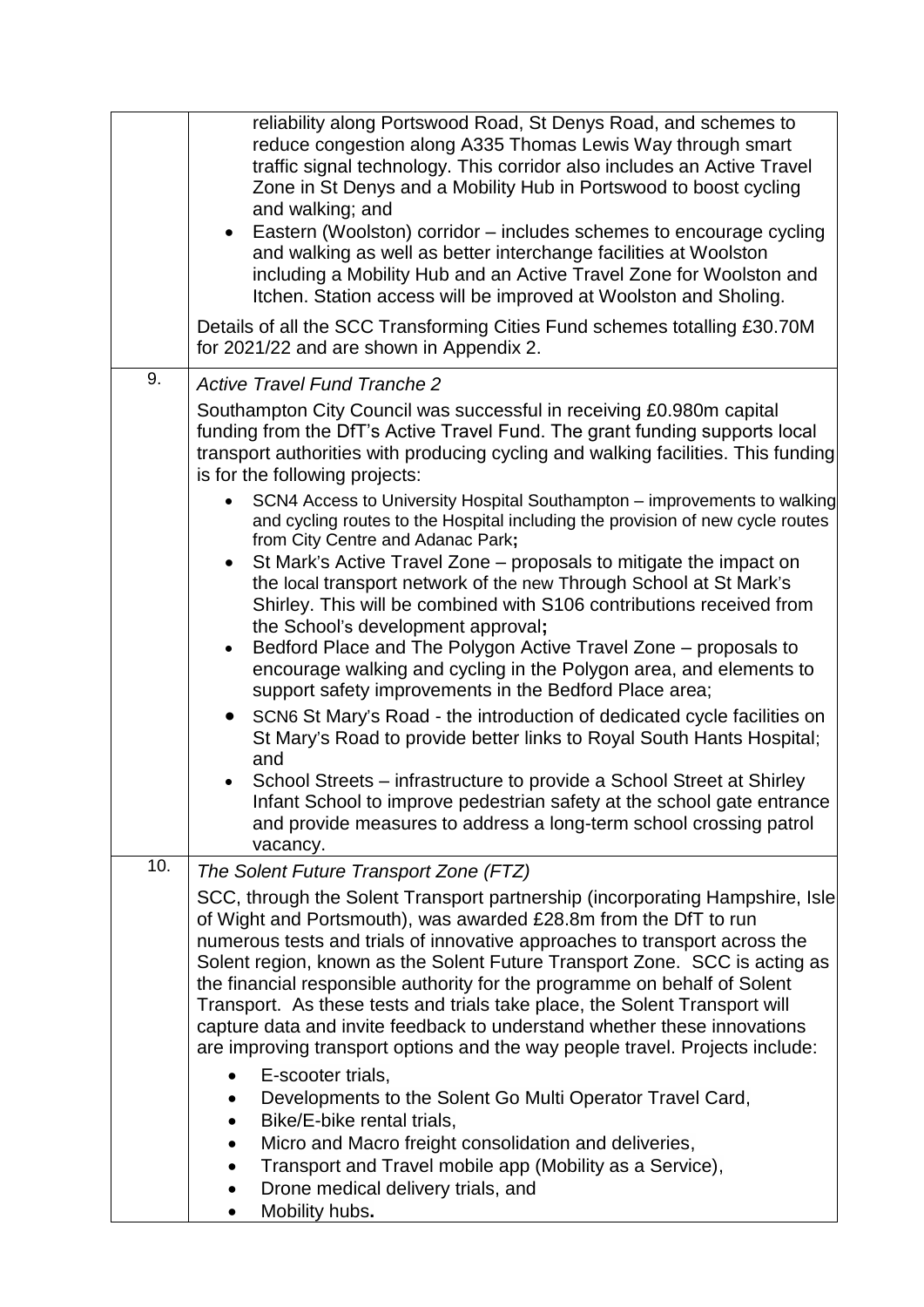|                 | Delivery of the FTZ has been reprofiled due to Covid and an extension to<br>2024/25. Spend will be up to £16.87M in 2021/22 and is detailed in Appendix<br>3.                                                                                                                                                                                                                                                                                 |
|-----------------|-----------------------------------------------------------------------------------------------------------------------------------------------------------------------------------------------------------------------------------------------------------------------------------------------------------------------------------------------------------------------------------------------------------------------------------------------|
| 11.             | <b>Major Transport Scheme</b>                                                                                                                                                                                                                                                                                                                                                                                                                 |
|                 | A major project is being developed with Network Rail for the replacement and<br>improvement of the major pinch point at A3024 Northam Rail Bridge. The<br>work will include design, business case development, consultation, and<br>development of products required for Network Rail.                                                                                                                                                        |
| 12.             | <b>Highways &amp; Roads Programme</b>                                                                                                                                                                                                                                                                                                                                                                                                         |
|                 | The Council is continuing to invest in the highway and public realm<br>infrastructure of the City to help offset the continuing deterioration of the<br>City's roads and footways. The funding sources for this are shown in<br>Appendix 1.                                                                                                                                                                                                   |
|                 | Delivery for the remainder of 21/22 Highways & Roads Programme<br>encompasses a wide range of highway carriageway and footway schemes at<br>various stages of design/pricing/construction. These specifically identified<br>locations will ensure a balance against an available total budget of £14.80m.<br>This is an approval spend but requires a subsequent project level approval<br>and policy decision for unadopted roads to follow. |
| 13.             | The Transport Asset Management Plan (TAMP), LTP4, Green City Plan and<br>TCF Strategic Outline Business Case (SOBC) have provided the priority for<br>highways spend, the integrated transport projects, the TCF/ Solent FTZ and<br>Green City projects. Individual consultation will be undertaken on each<br>project using agreed consultation strategies.                                                                                  |
| 14.             | The Integrated Transport Board has an overarching responsibility for the<br>delivery of the Integrated Transport & Highways Capital Programme. The<br>TCF Programme Board manage the delivery of the TCF programme with<br>review progress and performance and reports exceptions.                                                                                                                                                            |
| 15.             | The road surfacing projects are based on the latest TAMP priorities. There<br>may be some minor changes to this programme as the individual projects are<br>designed and if further deterioration of the network requires alternative<br>priority investment. Any variations will be subject to the appropriate change<br>control process.                                                                                                    |
|                 | <b>RESOURCE IMPLICATIONS</b>                                                                                                                                                                                                                                                                                                                                                                                                                  |
| Capital/Revenue |                                                                                                                                                                                                                                                                                                                                                                                                                                               |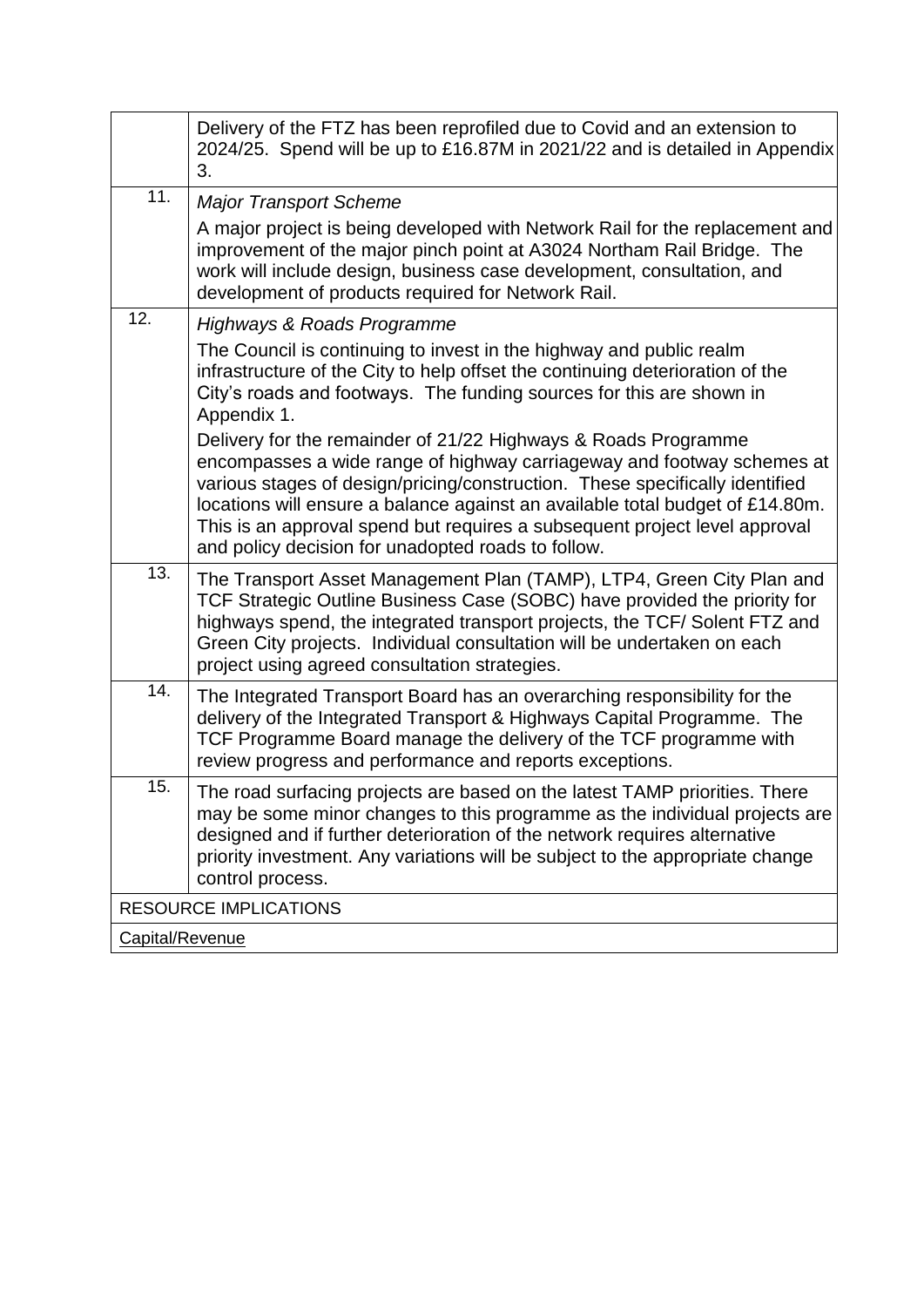| 16.                   | The revised Integrated Transport and Highways for 2021/22 total £74.55M.                                                                                                                                                                                                                                                                                                    |                                            |                                                    |                                                    |                                           |
|-----------------------|-----------------------------------------------------------------------------------------------------------------------------------------------------------------------------------------------------------------------------------------------------------------------------------------------------------------------------------------------------------------------------|--------------------------------------------|----------------------------------------------------|----------------------------------------------------|-------------------------------------------|
|                       | Summary                                                                                                                                                                                                                                                                                                                                                                     | Original<br><b>Budget</b><br>2021/22<br>£M | <b>Budget</b><br><b>Additions</b><br>2021/22<br>£M | <b>Budget</b><br><b>Virements</b><br>2021/22<br>£M | Revised<br><b>Budget</b><br>2021/22<br>£M |
|                       | Highways                                                                                                                                                                                                                                                                                                                                                                    | 13.89                                      | 1.03                                               | (0.12)                                             | 14.80                                     |
|                       | <b>Integrated Transport</b>                                                                                                                                                                                                                                                                                                                                                 | 57.56                                      | 1.31                                               | 0.12                                               | 58.99                                     |
|                       | Non-Highways                                                                                                                                                                                                                                                                                                                                                                | 0.54                                       | 0.00                                               | 0.00                                               | 0.54                                      |
|                       | <b>Other Environment</b>                                                                                                                                                                                                                                                                                                                                                    | 0.22                                       | 0.00                                               | 0.00                                               | 0.23                                      |
|                       | <b>TOTAL</b>                                                                                                                                                                                                                                                                                                                                                                | 72.22                                      | 2.33                                               | 0.00                                               | 74.55                                     |
|                       | Funded by<br><b>Council Resources</b>                                                                                                                                                                                                                                                                                                                                       | (12.46)                                    | 0.00                                               | 0.00                                               | (12.46)                                   |
|                       | Contributions (S106)                                                                                                                                                                                                                                                                                                                                                        | (4.71)                                     | (2.24)                                             | 0.00                                               | (6.95)                                    |
|                       | <b>Government Grants</b>                                                                                                                                                                                                                                                                                                                                                    | (54.65)                                    | (0.10)                                             | 0.00                                               | (54.75)                                   |
|                       | <b>Direct Revenue</b>                                                                                                                                                                                                                                                                                                                                                       | (0.40)                                     | 0.00                                               | 0.00                                               | (0.40)                                    |
|                       |                                                                                                                                                                                                                                                                                                                                                                             | (72.22)                                    | (2.33)                                             | 0.00                                               | (74.55)                                   |
|                       | Note – figures have been rounded                                                                                                                                                                                                                                                                                                                                            |                                            |                                                    |                                                    |                                           |
| 17.                   | Budget additions of £2.33M are funded by government grants and S106<br>developer contribution                                                                                                                                                                                                                                                                               |                                            |                                                    |                                                    |                                           |
| 18.                   | Detail of budget virements within existing schemes and their funding are<br>shown in Appendix 1.                                                                                                                                                                                                                                                                            |                                            |                                                    |                                                    |                                           |
| 19.                   | Of the £2.14M Integrated Transport grant funding for 2021/22, £0.95M is to<br>be added to the programme as detailed and the remaining £1.19M has been<br>earmarked as match funding for the Transforming Cities budget and is<br>already included in the approved budget.                                                                                                   |                                            |                                                    |                                                    |                                           |
| 20.                   | The Connected Southampton budget added to the capital programme in<br>February 2020 consisted of two elements, Transforming Cities and Northam<br>Bridge. The capital programme detailed in Appendix 1 for 2021/22, shows<br>these as two distinct projects to ensure transparency and improved budget<br>monitoring.                                                       |                                            |                                                    |                                                    |                                           |
| 21.                   | The proposed programme is fully funded and is based on available funding<br>levels.                                                                                                                                                                                                                                                                                         |                                            |                                                    |                                                    |                                           |
| <b>Property/Other</b> |                                                                                                                                                                                                                                                                                                                                                                             |                                            |                                                    |                                                    |                                           |
| 21.                   | There are not property implications with this report                                                                                                                                                                                                                                                                                                                        |                                            |                                                    |                                                    |                                           |
|                       | <b>LEGAL IMPLICATIONS</b>                                                                                                                                                                                                                                                                                                                                                   |                                            |                                                    |                                                    |                                           |
|                       | Statutory power to undertake proposals in the report:                                                                                                                                                                                                                                                                                                                       |                                            |                                                    |                                                    |                                           |
| 22.                   | Each Capital scheme will be delivered in accordance with a variety of<br>Highways and Environmental legislation, including but not limited to the<br>Highways Act 1980, Road Traffic Regulation Act 1994, Traffic Management<br>Act 2004, and s.1 Localism Act 2011 - general power of competence<br>(having first had regard to the provisions of the Community Strategy). |                                            |                                                    |                                                    |                                           |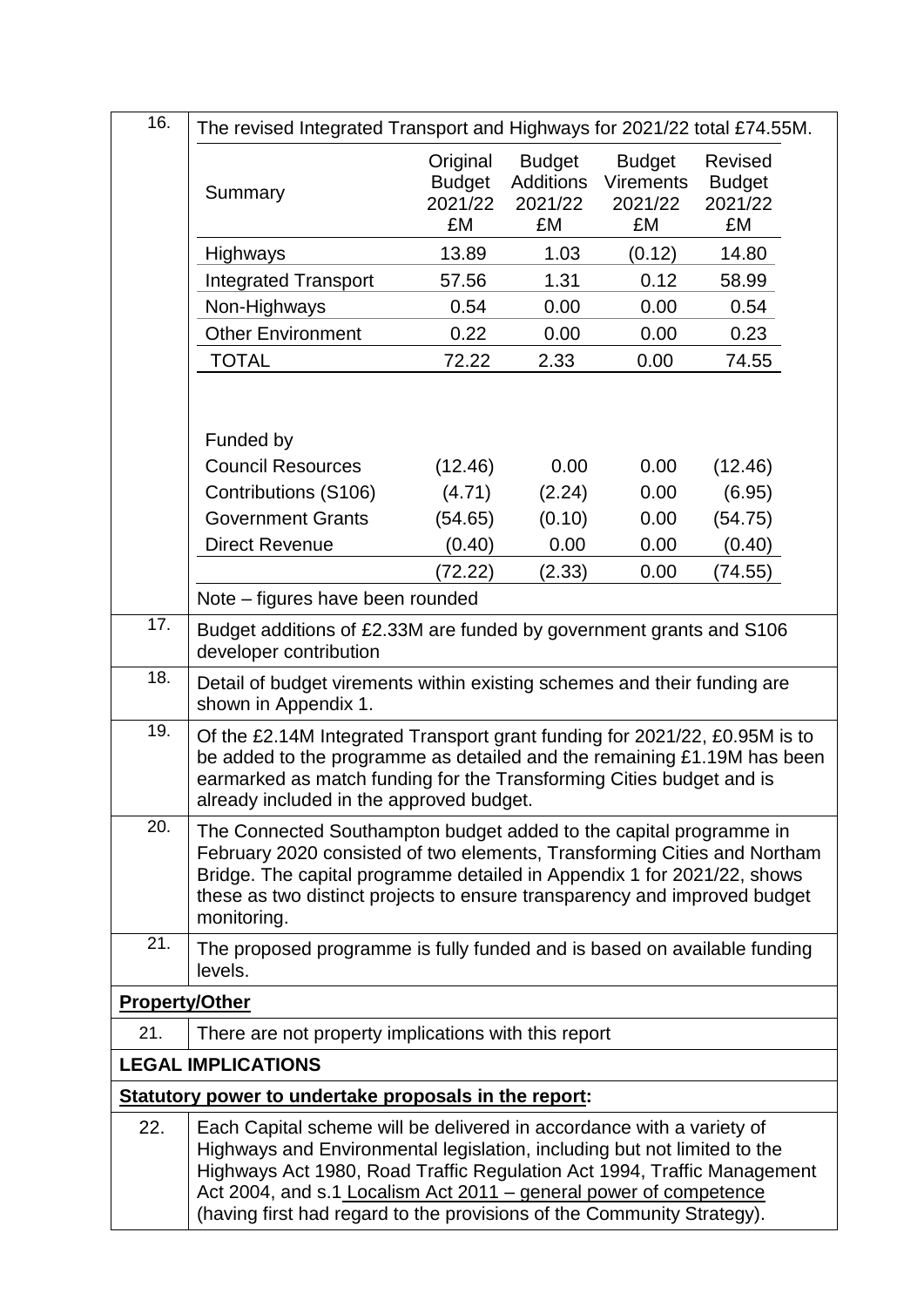|     | <b>Other Legal Implications:</b>                                                                                                                                                                                                                                                                                                                                                                                                                                                                                                                                                                                                                                                                                                                      |
|-----|-------------------------------------------------------------------------------------------------------------------------------------------------------------------------------------------------------------------------------------------------------------------------------------------------------------------------------------------------------------------------------------------------------------------------------------------------------------------------------------------------------------------------------------------------------------------------------------------------------------------------------------------------------------------------------------------------------------------------------------------------------|
| 23. | Any scheme or change to a scheme must be made having regard to the<br>Human Rights Act 1998 (with any national minimum scheme will be deemed<br>to comply) and the Equalities Act 2010, in particular the Public Sector<br>Equalities duty. Procurement of Schemes will be carried out in accordance<br>with the Council's procurement strategy, existing and newly procured<br>partnership contracts and in accordance with National procurement<br>legislation and directives. Design and implementation of schemes will take<br>into account the provisions of s.17 Crime & Disorder Act 1998 and the impact<br>of schemes on individuals and communities will be assessed against Human<br>Rights Act 1998 and Equalities legislation provisions. |
|     | <b>RISK MANAGEMENT IMPLICATIONS</b>                                                                                                                                                                                                                                                                                                                                                                                                                                                                                                                                                                                                                                                                                                                   |
| 24. | SCC as the financial accountable body for the Solent Future Transport Zone<br>will need to assess risks in accordance with its Financial Procedure Rules<br>and ensure they are considered and mitigated via the Solent FTZ Programme<br>Board and the Solent Transport Joint Committee. This will guarantee that any<br>financial and commercial programme risks are considered, agreed upfront<br>and where necessary, with common consent, shared across the four Local<br><b>Transport Authorities.</b>                                                                                                                                                                                                                                           |
|     | <b>POLICY FRAMEWORK IMPLICATIONS</b>                                                                                                                                                                                                                                                                                                                                                                                                                                                                                                                                                                                                                                                                                                                  |
| 25. | The Capital Programme is compatible with the objectives in the Corporate<br>Plan 2021-25.                                                                                                                                                                                                                                                                                                                                                                                                                                                                                                                                                                                                                                                             |
| 26. | The City Council is the Local Transport Authority as laid down in the<br>Transport Act 2000 and the Council's relevant Policy Framework is<br>Connecting Southampton 2020 Transport Strategy (LTP4).                                                                                                                                                                                                                                                                                                                                                                                                                                                                                                                                                  |
| 27. | The importance of the condition of the highway network in terms of defects,<br>as well as its ability to assist in providing high quality transport for all modes<br>cannot be understated in terms of providing an indication of the health and<br>vitality of the City. Increased investment by the Council can only signal to<br>businesses and residents that Southampton is a location to invest and<br>commit to. Getting this message clearly across to key stakeholders in the City<br>will be a priority once the programme is approved.                                                                                                                                                                                                     |

|                                    | <b>KEY DECISION?</b>                                                                                 | <b>Yes</b> |                                                                          |  |
|------------------------------------|------------------------------------------------------------------------------------------------------|------------|--------------------------------------------------------------------------|--|
| <b>WARDS/COMMUNITIES AFFECTED:</b> |                                                                                                      |            | All                                                                      |  |
| SUPPORTING DOCUMENTATION           |                                                                                                      |            |                                                                          |  |
|                                    |                                                                                                      |            |                                                                          |  |
| <b>Appendices</b>                  |                                                                                                      |            |                                                                          |  |
| 1.                                 | Revised Integrated Transport and Highways Capital Programme 2021/22 and<br><b>Associated Funding</b> |            |                                                                          |  |
| 2.                                 | Detail of schemes within the Transforming Cites Programme for 2021/22                                |            |                                                                          |  |
| 3.                                 |                                                                                                      |            | Detail of Schemes within the Future Transport Zone Programme for 2021/22 |  |
|                                    | Desumente In Mamboro <sup>'</sup> Deamo                                                              |            |                                                                          |  |

**Documents In Members' Rooms**